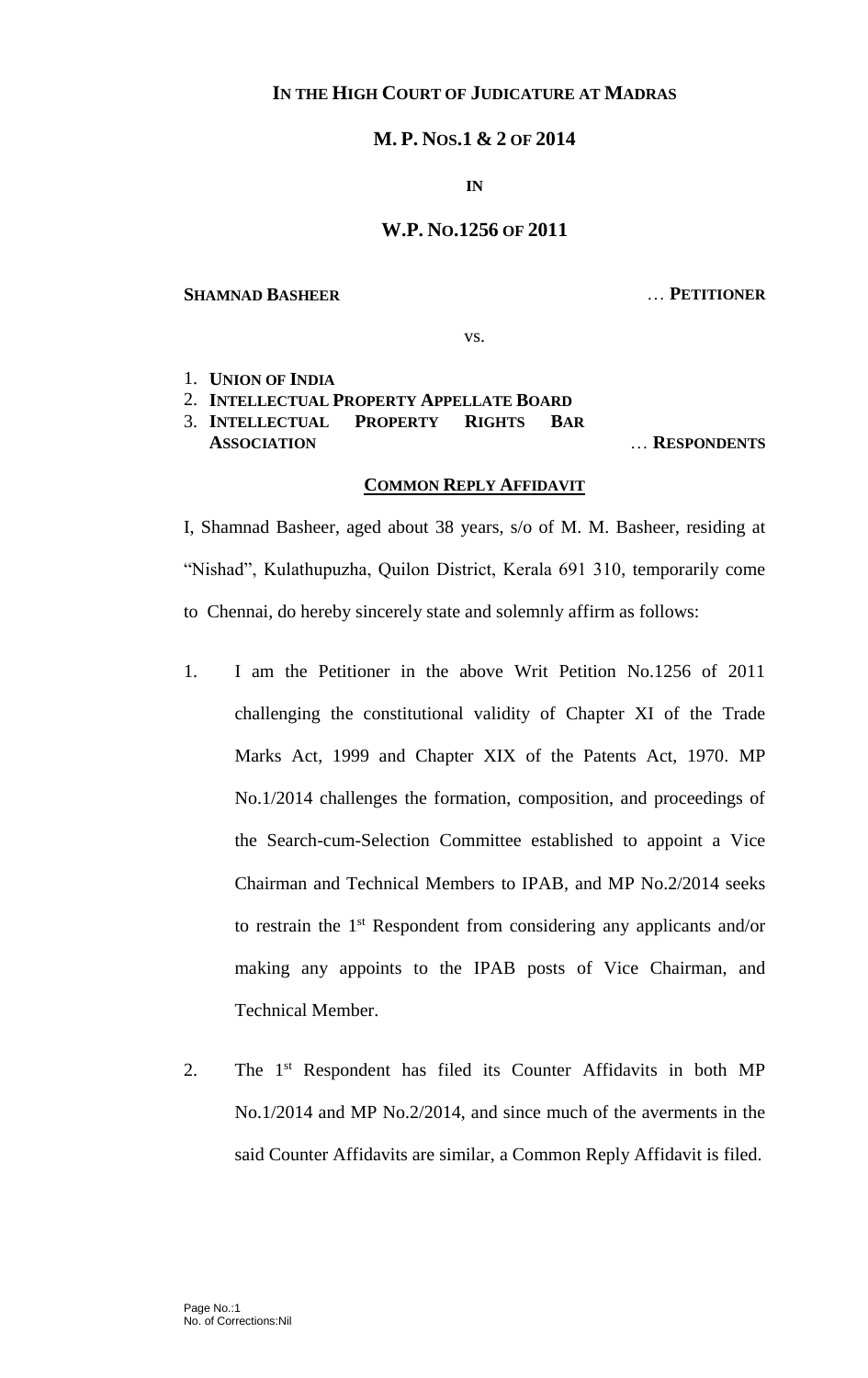- 3. The 1st Respondent's Counter Affidavits set out the statutory provisions under challenge in the Writ Petition. The 1<sup>st</sup> Respondent seeks to justify the constitutionality of these provisions and the selection process in making appointments to IPAB based on the impugned provisions. There is no dispute as to the content of these provisions. The challenge is to the validity of these provisions, and hence the  $1<sup>st</sup>$  Respondent is required to justify this existence within the constitutional framework. It is submitted that a response to a challenge on constitutional validity of a statute cannot be that the statute exists. It is submitted that the 1<sup>st</sup> Respondent's failure to justify the constitutionality of these provisions makes it clear that it admits their invalidity.
- 4. In relation to the appointment of IPAB Chairman under s.85(6) Trade Marks Act, the 1<sup>st</sup> Respondent states that the "*recommendations of Chief Justice of India are submitted for approval by the Appointments Committee of Cabinet and the Chairman is appointed.*" Its clear therefore that the  $1<sup>st</sup>$  Respondent does not believe it is bound by the decision of the Chief Justice of India (CJI), or at the very least bound to achieve a consensus with the CJI on the appointment of Chairman IPAB. The 1st Respondent clearly believes that it may approve or reject the CJI's recommendations, and as such it is open to the 1<sup>st</sup> Respondent to make the final decision and appointment any person of its choosing (subject to s.85(1) Trademarks Act according to the Counter Affidavit). It is submitted that this is clearly a subversion of the very provision the 1<sup>st</sup> Respondent seeks to rely on to justify its appointments process. The mandate in s.85(6) Trade Marks Act explicitly states that "*no*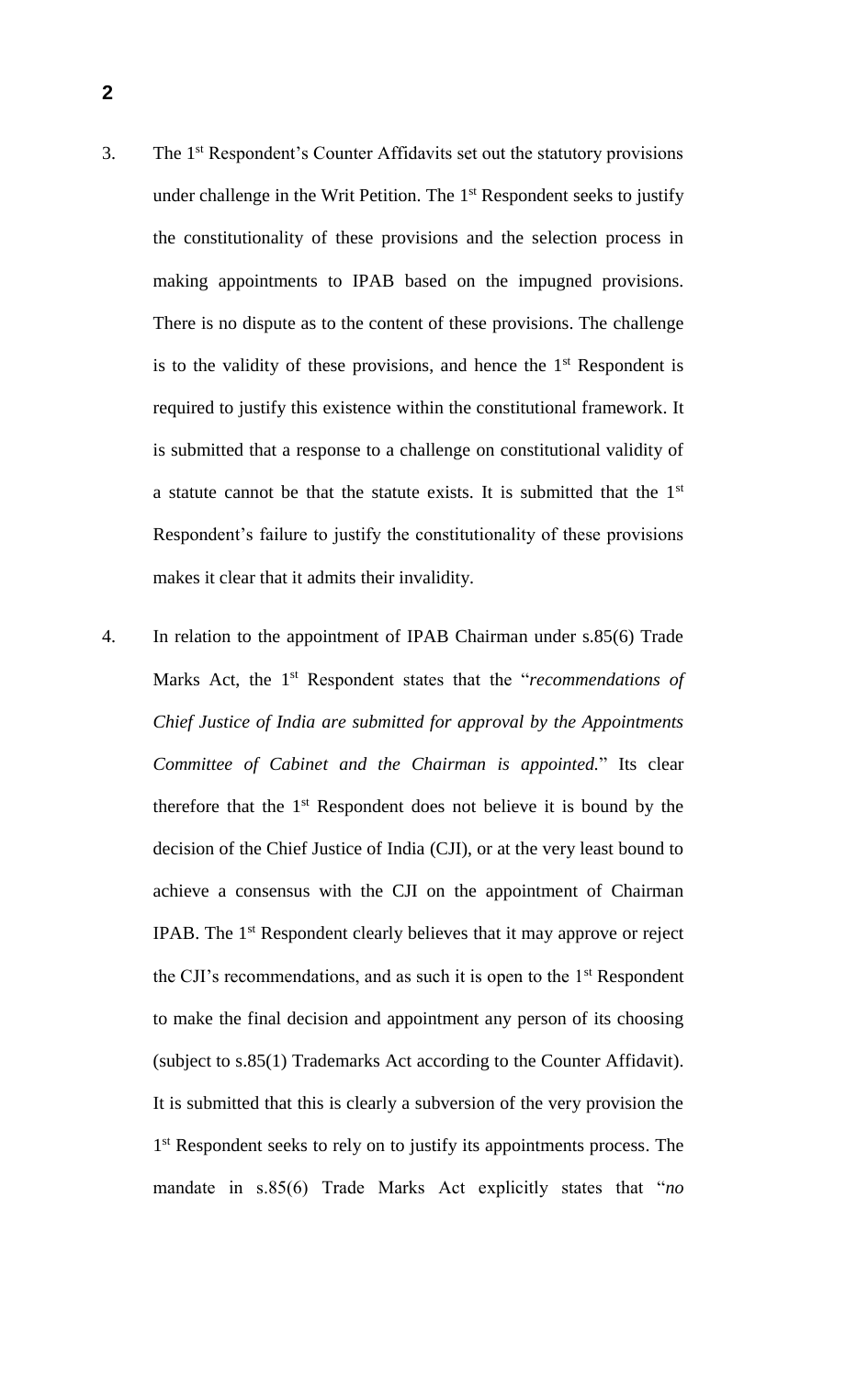*appointment … shall be made except after consultation with the Chief Justice of India*." It is submitted that even assuming for the sake of argument that s.86(5) Trademarks Act is valid, the 'consultation' must be an effective and real consultation, which can be achieved only as prescribed in the *NCLT Case, i.e.*, by establishing a committee consisting of the CJI (or his nominee) having casting vote, another Supreme Court Judge or High Court CJ and two bureaucrats of related departments. If 'consultation' is not interpreted as above stated, s.86(5) Trademarks Act falls woefully short of the mandate prescribed in *NCLT Case* which is to the effect that a judicial majority must prevail in the appointment of tribunal members. The 1<sup>st</sup> Respondent cannot render the '*consultation*' to a mere formality and then choose to approve or reject the candidates recommended by the judicial majority of the selection committee prescribed by the *NCLT Case*.

5. In relation to the composition of the Search-cum-Selection Committee and appointment process of Vice Chairman and Members to IPAB, the 1<sup>st</sup> Respondent relies on its Office Memorandum dated 30 July 2007. It is submitted that the Office Memorandum cannot supersede a judgement of the Supreme Court, and cannot form the basis for the constitutionality of the impugned appointment process. Further, the 1st Respondent has justified its continued reliance on the Office Memorandum on the basis that it awaits a court decision negating such process. It is submitted that it is incomprehensible as to how the 1<sup>st</sup> Respondent, in the same breath, can state that it has taken into consideration the decision of the Delhi High Court in LPA No.86/2013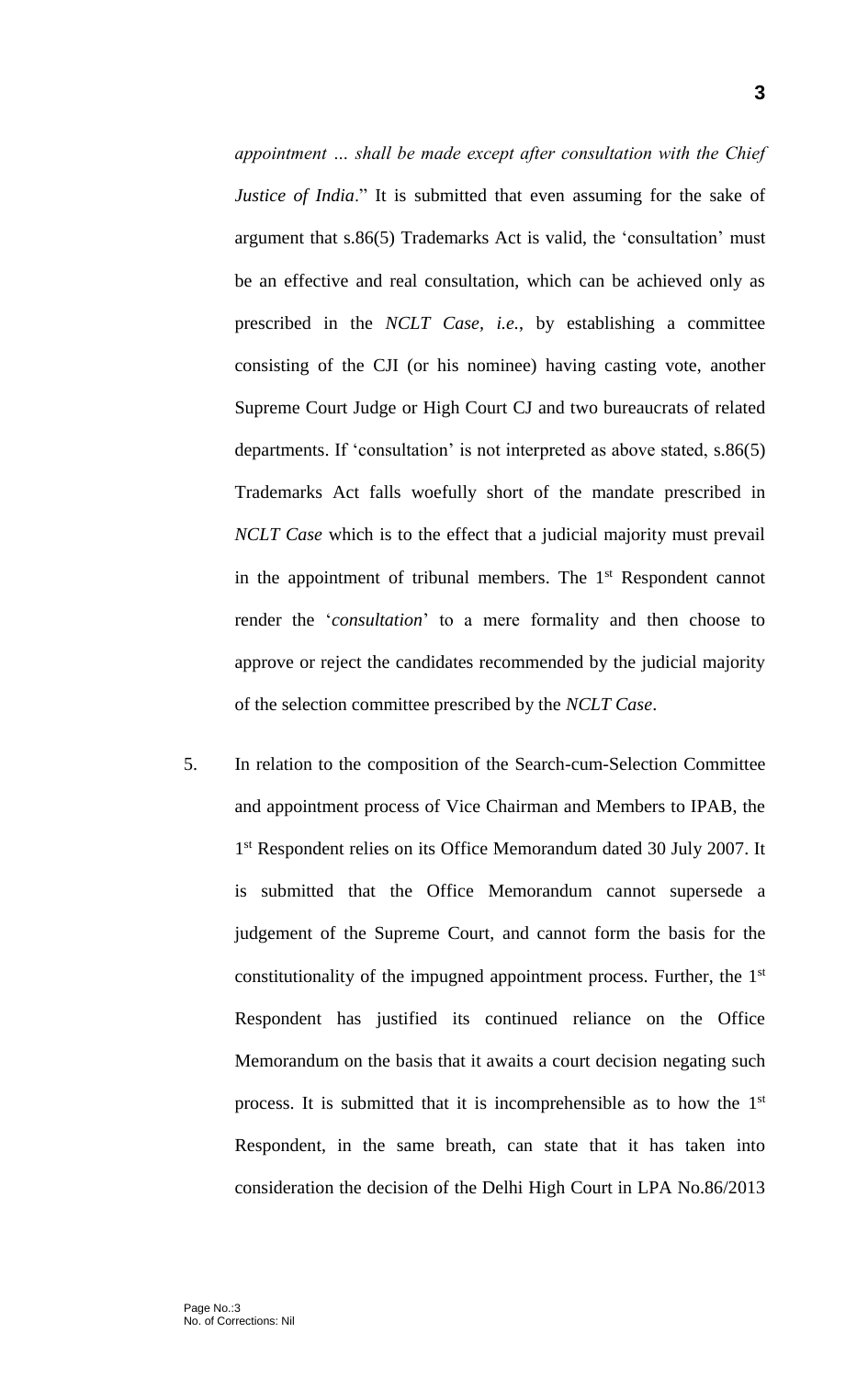but has decided to await the outcome of a court decision. The 1<sup>st</sup> Respondent has not bothered to explain as to how the Delhi High Court's decision in LPA No.86/2013 is not considered a 'court decision'. Moreover, it is submitted, that the callous manner in which the 1st Respondent has chosen to reconstitute the Search-cum-Selection Committee after specifically considering the decision of the Delhi High Court is a clear indication of the  $1<sup>st</sup>$  Respondent's contempt for the judiciary.

6. With respect to the relevance of the *NCLT Case*, the 1st Respondent has taken the view that the decision is limited to specific provisions of the Companies Act and does not apply to the IPAB as the parent provisions in the Trademarks Act and Patent Act have not been held unconstitutional. It is submitted that the principles set out in the *NCLT Case* are but a reiteration of well established law. It is submitted that the *NCLT Case* comprehensively reviews the precedents and culls out the salient principles regarding the establishment and composition of tribunals. It is submitted that these principles are sought to be relied upon in the present Writ Petition. It is submitted that references made by the Petitioner to the *NCLT Case* are but markers to the principles set out therein which in any event are but crystallisation of well established precedent. It is submitted that there are numerous decisions of High Courts, and of the Supreme Court, which cite, and rely upon, the statement of law in the *NCLT Case*, with respect to the establishment and composition of tribunals. It is submitted that the failure of the 1<sup>st</sup> Respondent to be aware of the law, of the principles set out the *NCLT*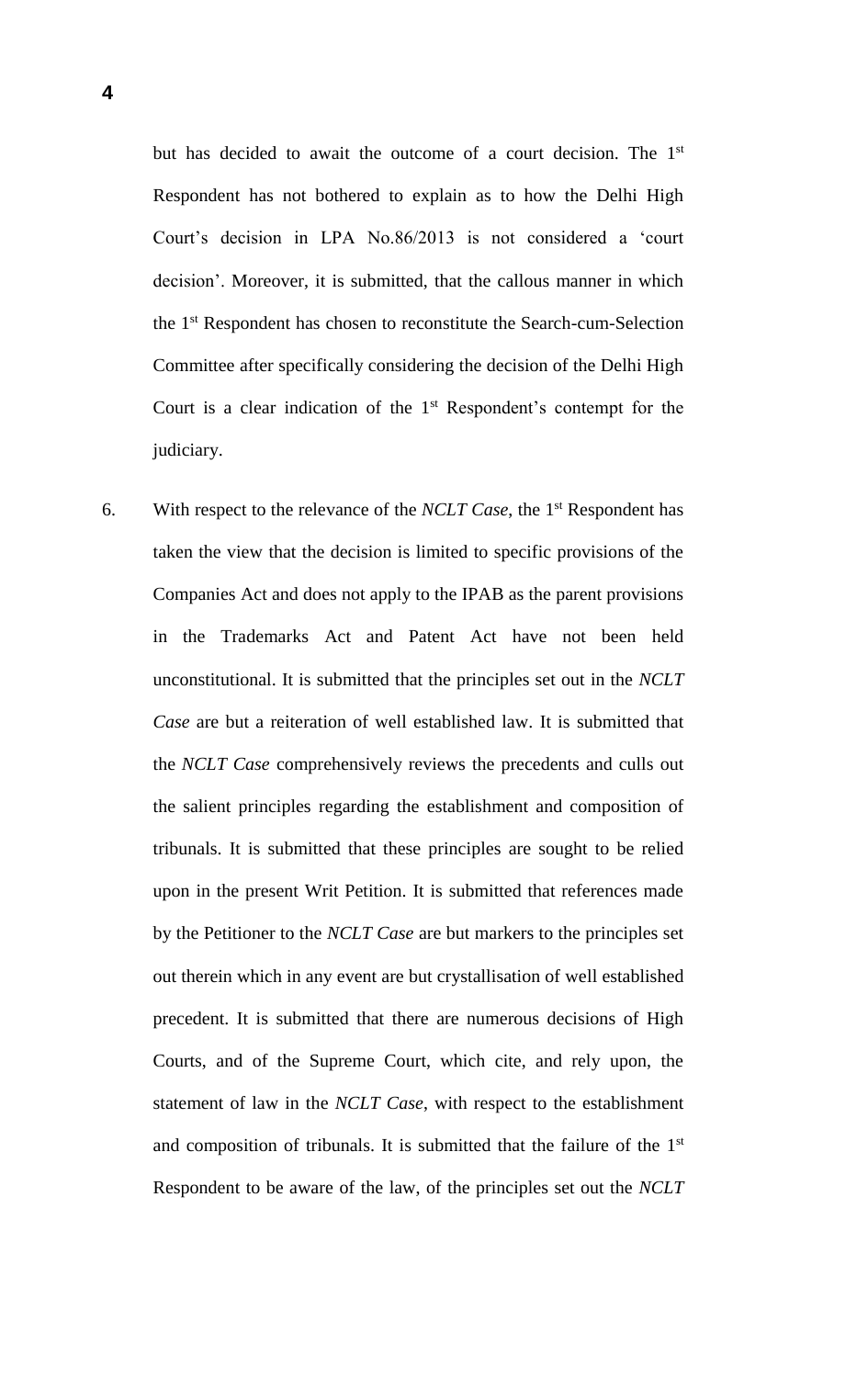*Case*, and the manner in which the *NCLT Case* has been relied upon by various Courts, is in itself a clear indication of the limitations of bureaucrats in their knowledge and understanding of the law and legal principles and is in itself a ground to remove and preclude any

bureaucratic interference or dominance in the appointment of members

to judicial bodies.

- 7. The 1st Respondent has sought to justify its failure to advertise the vacancy on the grounds that the prescribed qualifications limit the pool of applicants and hence applications were sought only through the Chairman IPAB and Secretary, Department of Legal Affairs. It is submitted that this justification ignores the very statutory provisions relied upon by the  $1<sup>st</sup>$  Respondent. There is nothing in s.85 Trademarks Act to limit the applicants pool to those present serving in the IPAB or Department of Legal Affairs. It is not inconceivable that a person may have been a member of Indian Legal Service holding a post of Grade I or higher for 5 years at some point in their bureaucratic career, and may now be serving in another department. Similarly a former Judicial / Technical Member of IPAB may also be eligible. Hence an advertisement may have achieved a deeper pool of applicants. The 1st Respondent's failure to advertise the post has illegally restricted the quantity and quality of applicants, in violation of the very Office Memorandum it relies upon to justify the impugned appointment process.
- 8. The 1<sup>st</sup> Respondent admits that the IPAB exists to hear appeals from the decisions of the Registrar of Trademarks, Geographical Indications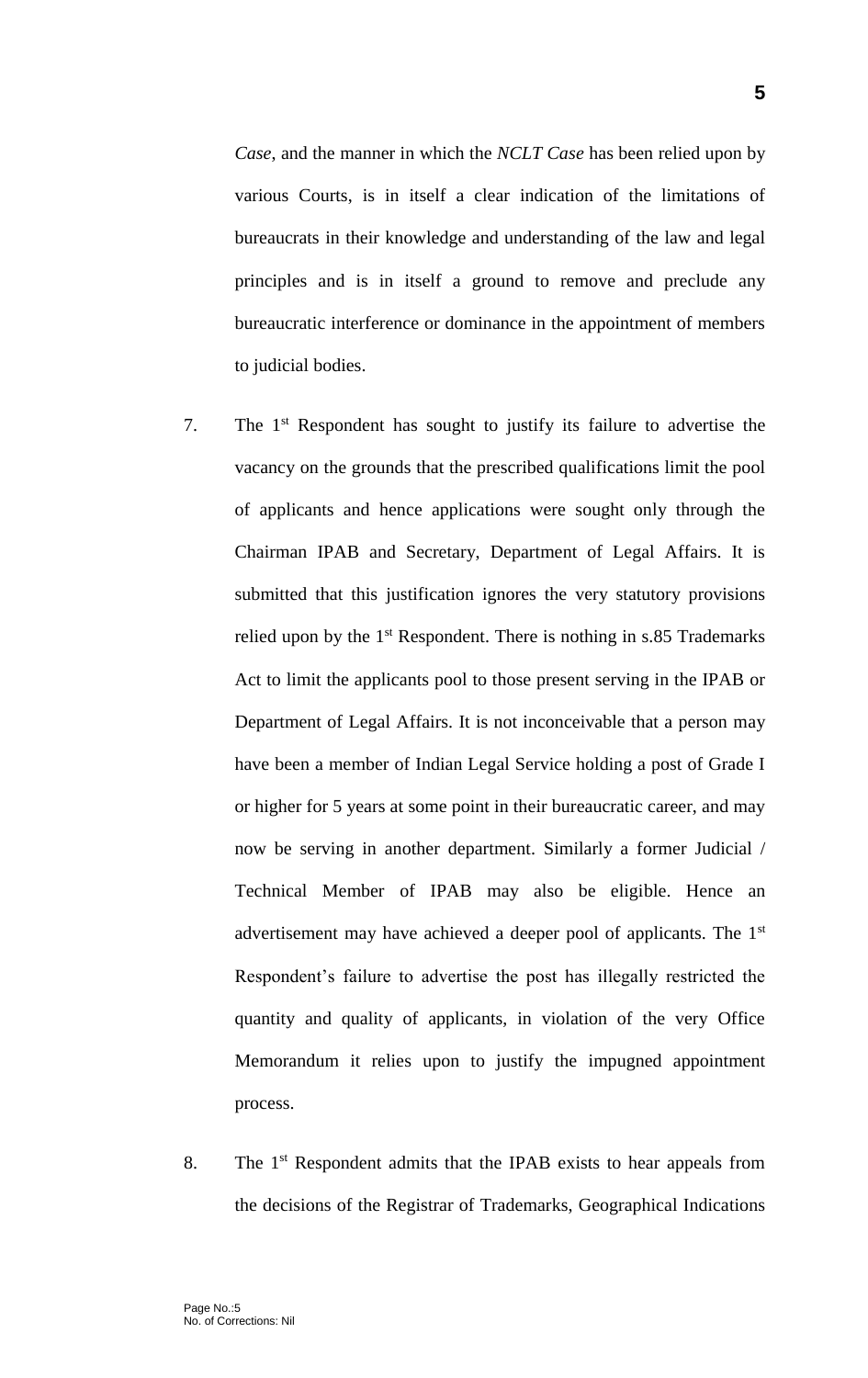and Patents. It is submitted that appeals under the Designs Act are also submitted to the IPAB. Having admitted that the IPAB hears 'appeals', the 1st Respondent contradicts itself by stating that the IPAB matters are "*largely technical in nature*". It is submitted that the matters dealt with by the IPAB were previously dealt with by the High Courts. The jurisdiction of the High Courts was transferred to the IPAB. The powers and functions of the IPAB are similar to that exercised by the High Courts in relation to the same subject matters. It is submitted that when the jurisdiction and powers of the IPAB are those formerly vested with the High Courts, it is absolutely fallacious for the  $1<sup>st</sup>$  Respondent to term the same as 'technical matters'. These are all clearly judicial matters requiring the application of judicial mind. Most determinations under patent law (*eg*. whether an alleged invention is patentable) or trademark law (*eg*. whether a trademark is registrable) are primarily questions of law predicated on underlying facts. In fact, the impugned provisions themselves require that only a retired Judge of High Court be appointed IPAB Chairman, and further create the posts of Judicial Members of IPAB. If the work was largely technical, then there would have been no need for the legislature to specifically mandate judicial personnel be appointed to the IPAB. The statute in fact permits an ILS officer with a mere 3 year track record in the service and with absolutely no prior IP experience or exposure to be appointed as a "judicial" member deciding on what the respondent claims to be allegedly "technical" issues. It is submitted that these absurd averments in the Counter Affidavit would only establish that the 1<sup>st</sup> Respondent